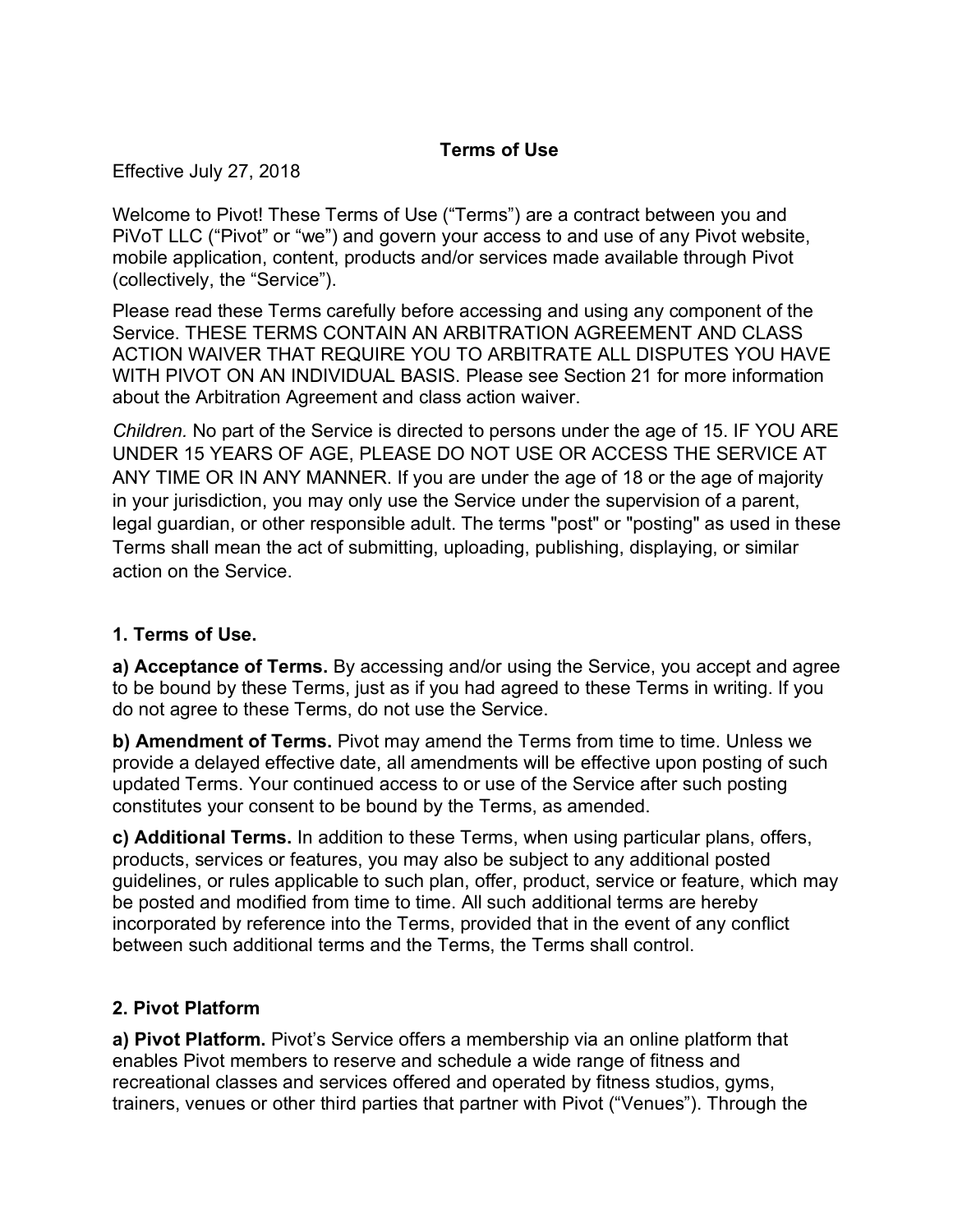Pivot platform you can access third party products and services. Pivot itself is not a gym, fitness studio or service provider and does not own, operate or control any of the classes, services or facilities accessible through the Service. Pivot may offer certain merchandise through its platform and may also sponsor certain classes/services at some of the Venues.

**b) Membership Cycles.** Your Pivot membership starts on the date that you sign up for a subscription and submit payment via a valid Payment Method (as defined below). Unless we otherwise communicate a different time period to you at the time of sign up, each Pivot cycle is one year in length (a "Membership Cycle"), and will automatically renew each year until your membership is cancelled or terminated. For example, if you purchase your Pivot membership on April 1, your membership will automatically renew on April 1 of the following year (as further explained in "Billing Cycles," below). You must provide us with a current, valid, acceptable method of payment (which we may update from time to time, "Payment Method") to use Pivot. We will automatically bill the annual membership fee, if applicable, and any monthly reservation fees to your Payment Method until your subscription is cancelled or terminated.

**c) Eligible Classes.** Each member may reserve classes, gym time or other services per Membership Cycle ("Eligible Classes") to be used at a Venue of their selection available to such member on our platform. Pivot reserves the right to change from time to time the number of Eligible Classes a member may take per cycle, membership plan, geography, Venue or otherwise. We also may change the number of reservations a member may make and fees associated with canceled or missed services a member may incur.

**d) Membership Plans.** We may offer a number of membership plans, including special promotional plans or memberships, with differing conditions and limitations. We reserve the right to modify, terminate or otherwise amend our offered membership plans. At any time, and for any reason, we may change the pricing of our subscription or provide a discount or other consideration to some or all of our members; the amount and form of such consideration is at our sole and absolute discretion. In addition, at any time, and for any reason, the Venues that are accessible through the membership and the class inventory available through the membership are subject to change without notice, including during the course of any given membership cycle.

**e) Trials.** From time to time we may offer a trial membership that includes standard access to the Pivot platform during the trial period. Unless otherwise communicated, a trial begins at the moment of sign up and ends at 11:59pm ET on the last day of the trial (for a one-week trial, this would be the same weekday of the following week). Each trial membership automatically will convert to an annual membership and price unless canceled by 12pm ET on the day before the last day of trial. Customers that cancel and do not convert to a regular membership may not attend classes taking place after the end of the trial membership period (even if booking occurred before the end of the applicable trial period). Unless we expressly communicate otherwise, trial memberships are only available to new customers that have never had a Pivot account before, are not transferable, may not be combined with other offers or redeemed for cash and are void where prohibited.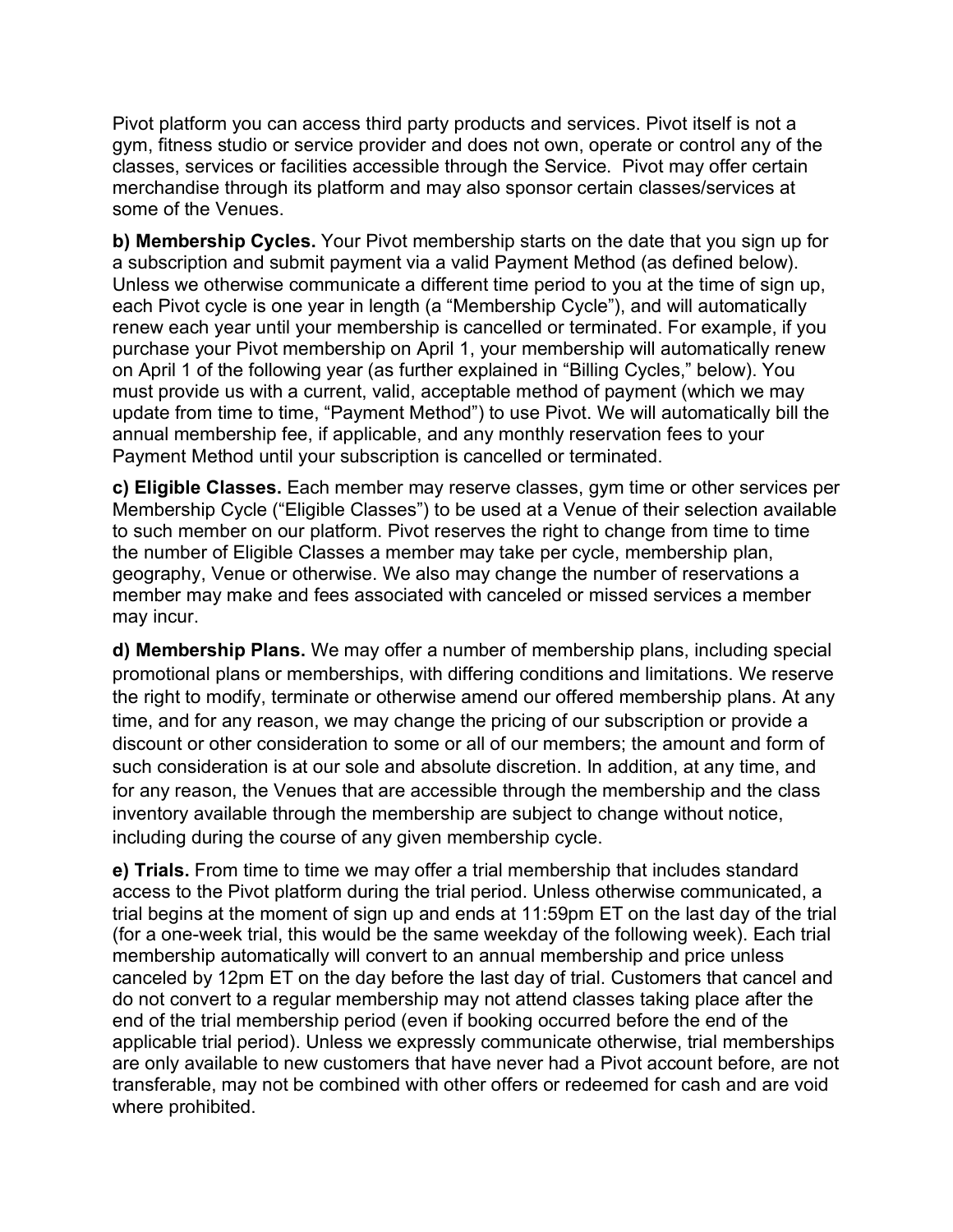**f) Hold.** In lieu of cancellation, we also may give you the option to put your membership on hold at any time. Please request a hold at least 5 business days prior to your next billing date if you want to put your membership on hold. (i.e., if your next billing date is September 30th, notify Pivot at fitness@pivotpassport.com that you want to put your membership on hold by September 25th.) Your membership will be inactive while on hold. There is currently no reactivation fee to return to a full Eligible Class membership. If your membership is on hold and you wish to cancel your membership, you may cancel at any time with 5 days' notice to Pivot at fitness@pivotpassport.com.

**g) Membership Cancellation.** You may cancel your membership by notifying Pivot at fitness@pivotpassport.com and your membership shall be cancelled within 5 business days of notice. All payments are nonrefundable and there are no credits or refunds for partially used membership periods. Following any cancellation, you will not be able to reserve classes but you will be billed for any used, but unpaid Services during the next billing period with your Payment Method. Reactivation of your subscription is at our discretion and subject to availability. The Company cannot guarantee that your Information will be available to you following a cancellation, or suspension.

**h) Availability and Allocation.** Pivot does not guarantee the availability of particular Venues, locations, classes or other inventory, and availability may change over time, including during the course of any given Membership Cycle. The type, quantity, allocation and availability of Venues, classes, and other inventory offered are determined by Pivot in its sole discretion. As such, Pivot takes certain steps to release, promote and otherwise make available inventory at varying times and in an ongoing and evolving way.

*Class Reservation Period.* Classes can be reserved in advance, but some Fitness Providers may have short reservation windows which are subject to change on a per Fitness Provider basis. The Company makes no guarantee of the availability of classes available for reservation and the Fitness Providers on the platform are subject to change without notice.

*Fitness Provider Fees.* The Pivot membership covers Services on the Pivot Platform, which may not include the cost of mat rentals, water, towels, shoes, or any other equipment, amenity or services fees charged by the Fitness Provider that are not included in regular class fees. You are responsible for paying the Fitness Provider for any product or service needed or required for an Eligible Class but not specified on the Pivot Platform.

*Class Cancellation and No Show Policies.* Pivot's class cancellation policy requires you to cancel your class registration or Service within 12 hours of the class time on the Pivot Platform. If you fail to cancel within the 12 hour timeframe, you will be billed for that class or Service as if you had attended the class or used the Service, as the case may be, unless otherwise indicated by the terms of the Service. Members should contact fitness@Pivotpassport.com with any cancellation issues. The Company reserves the right to suspend or terminate your account and prevent access to the Service if you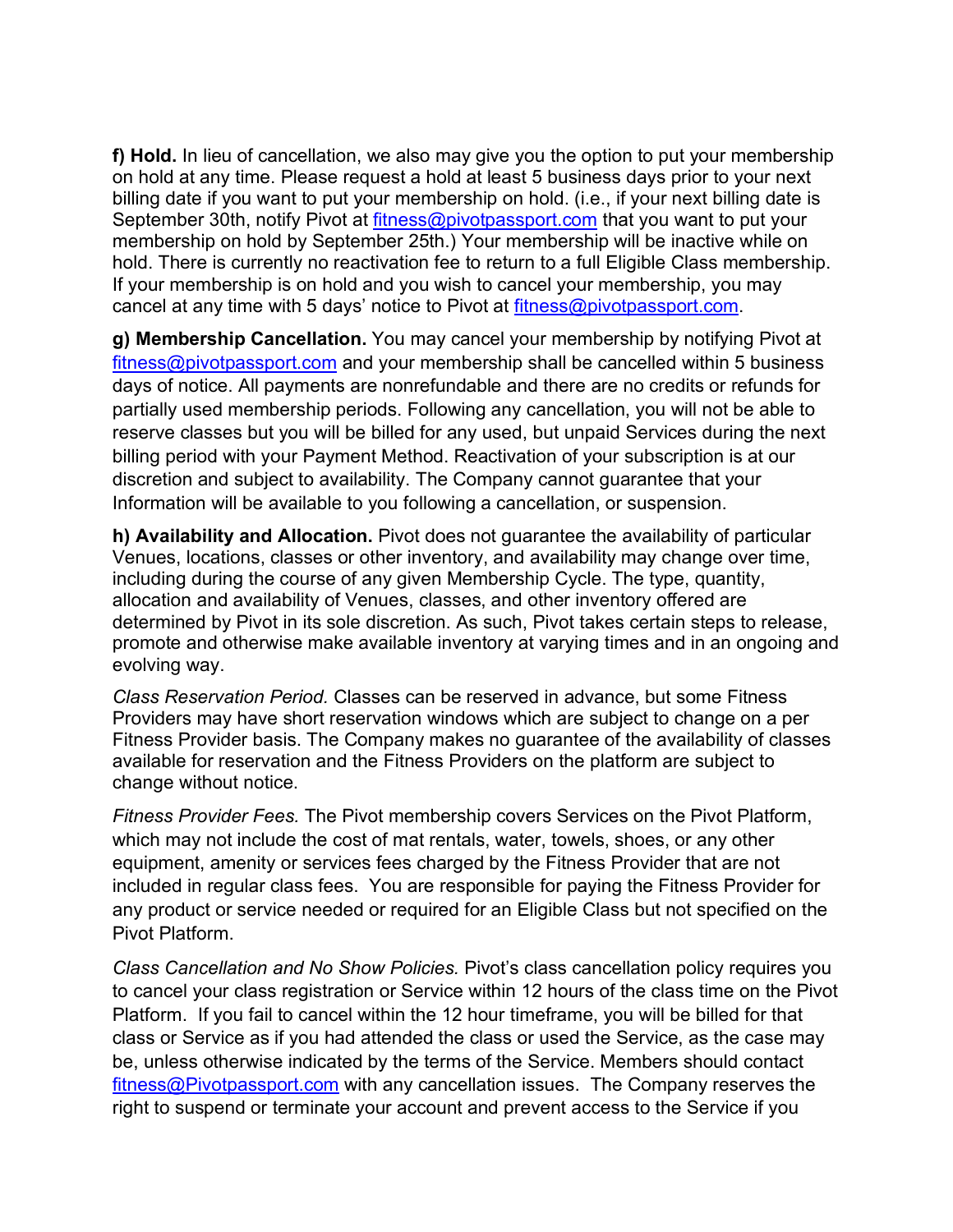violate Pivot's cancellation policies. Cancellation policies and fees are subject to change.

**f) Use of Pivot.** Your Pivot membership is personal to you and you agree not to create more than one account. Members cannot transfer or gift classes to third parties, including other Pivot members. Pivot may not be used for commercial purposes. To use your Pivot membership you must have access to the Internet. We continually update and test various aspects of the Pivot Platform. We reserve the right to, and by using our Service you agree that we may, include you in or exclude you from these tests without notice.

*Communications from Pivot.* By creating an account, you agree to receive any communications in connection with the Service. For example, you might receive review requests, class reservation and cancellation confirmations and friend requests from other Users. You will also receive our e-mail newsletter from time to time. Expect regular email communications and updates from Pivot.

## **3. Billing**

Subscribing to the Service will require you to enter your credit card and billing information. You may be limited to those credit cards accepted by the Service. The Company transmits all payment information using SSL (https) encryption and complies with PCI data security standards. You may edit your Payment Method information by logging online and editing under "My Account".

Memberships, reservations, and prepaid services purchased using the Service are nonrefundable, non-transferable, and may not be shared. THERE ARE NO REFUNDS OR CREDITS FOR PARTIALLY USED OR UNUSED PERIODS.

**a) Recurring Billing.** By starting your Pivot membership, you authorize us to charge you for your membership and Service fees at the then current rate, which may change from time to time, for any Eligible Classes or services you reserve thru our Platform. You acknowledge that the amount billed each month may vary for reasons that may include differing amounts due to promotional offers and/or changing or adding a plan, and you authorize us to charge your Payment Method for such varying amounts, which may be billed monthly in one or more charges. You also authorize us to charge you any other fees you may incur in connection with your use of the Service, such as any applicable sign-up fee, taxes and cancellation or late fees, as further explained in these terms.

**b) Billing Cycle.** When you sign up and purchase your Pivot subscription, your first membership subscription cycle will be billed immediately, if applicable. Your membership subscription will automatically renew each year and you will be billed on the same date each year. Your monthly Service subscription will automatically renew each month, if not cancelled beforehand, and you will be billed on the same date each month. We reserve the right to change the timing of our billing (and if we do, we'll make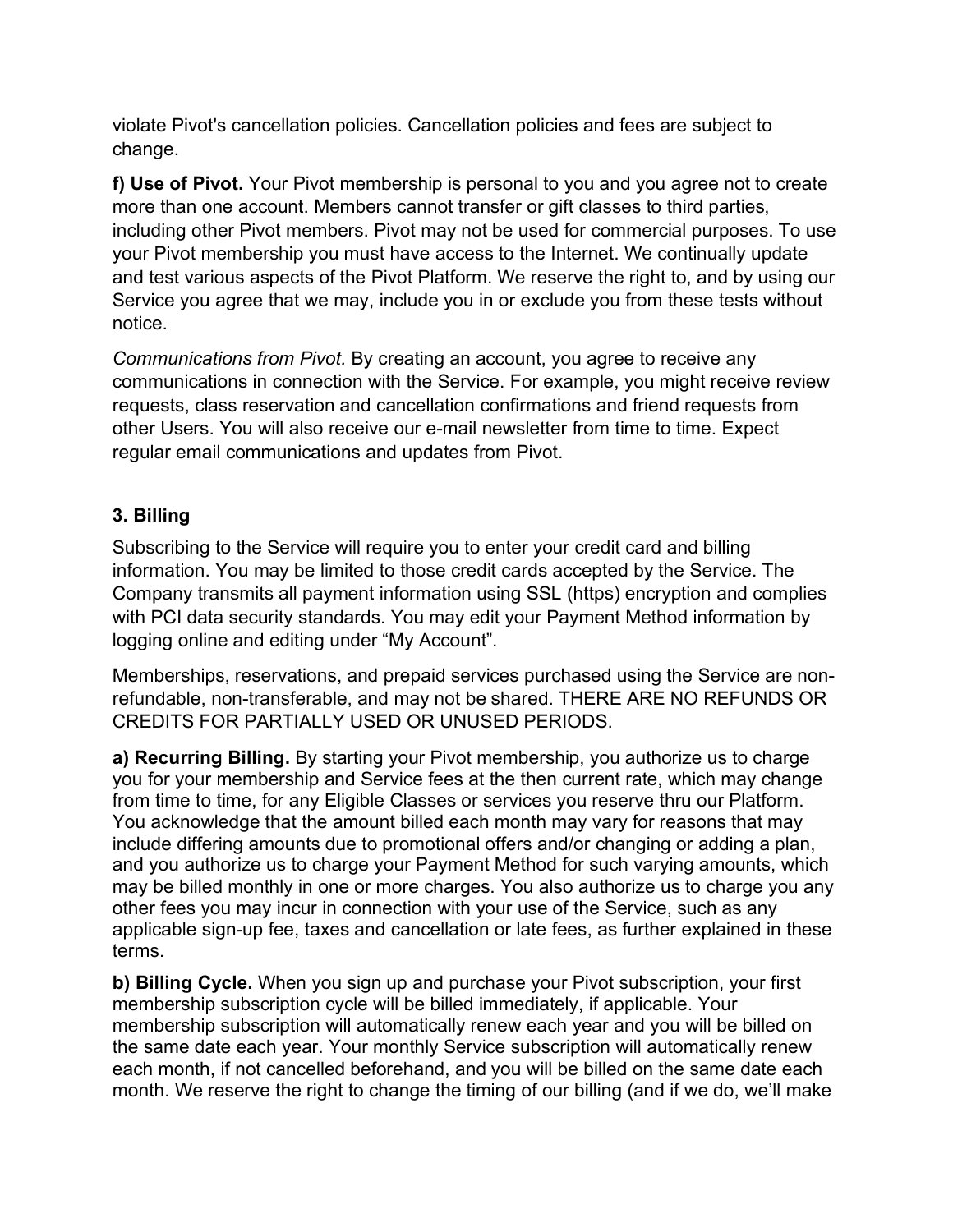adjustments to the amounts we charge, as appropriate). Your membership and Service subscription renewal dates may change due to changes in your membership.

**c) Refunds.** Generally, our fees (including the monthly usage fee and any other fees) are nonrefundable. If you are requesting a refund, please contact us at fitness@Pivotpassport.com.

**d) Price Changes.** We reserve the right to adjust pricing at any time. Unless we expressly communicate otherwise, any price changes to your membership will take effect on your next billing cycle upon notice communicated through a posting on the Pivot website or mobile applicable or such other means as we may deem appropriate from time to time, such as email.

**e) Payment Methods.** You may edit your Payment Method information by logging online and editing it under "My Account". If a payment is not successfully settled, due to expiration, insufficient funds or otherwise, and you do not edit your Payment Method information, you nonetheless will remain responsible for any uncollected amounts and authorize us to continue billing the Payment Method, as it may be updated. You also acknowledge that we may assess further fees if we have to engage collection or legal assistance, including in the event you attempt to create a new account. If we cannot charge your account with the Payment Method within 24 hours' notice from Company, we reserve the right, but are not obligated, to terminate your access to our Service or any portion thereof. You authorize us to be able to check the validity of your Payment Method at any time, including continuously.

**f) Gifts and Promotions.** From time to time we may make available gift cards for Pivot membership, other types of promotions or promotional plans (including through the use of promotional codes or those provided as part of a third party promotion). Promotions and promotional plans may be redeemed as described in the specifics of the promotion and may be subject to additional or different terms. Unless otherwise expressly communicated to you in connection with your redemption, promotions and promotional plans are only available to new customers that have never had a Pivot account before, are not transferable, can only be used once, cannot be redeemed for cash, and may not be combined with other offers and are void where prohibited. To be eligible for certain promotions, your subscription must be active.

## **4. Other Fees**

**a) Fees We Charge.** Your Pivot membership subscription fee covers your access to the Pivot Platform. Your Service fee covers your access to Eligible Classes and Services as explained herein. In addition to your membership subscription and Service fees, you are responsible for paying cancellation fees or missed Eligible Class fees if you do not cancel with appropriate notice or do not attend your scheduled Eligible Class. We reserve the right to change the policy regarding when we charge fees, to introduce additional fees (such as a sign up fee) and to change the amount of any such fees at any time. Additionally, from time to time we may allow you to purchase additional classes, products or services through the Pivot Service. If you choose to purchase any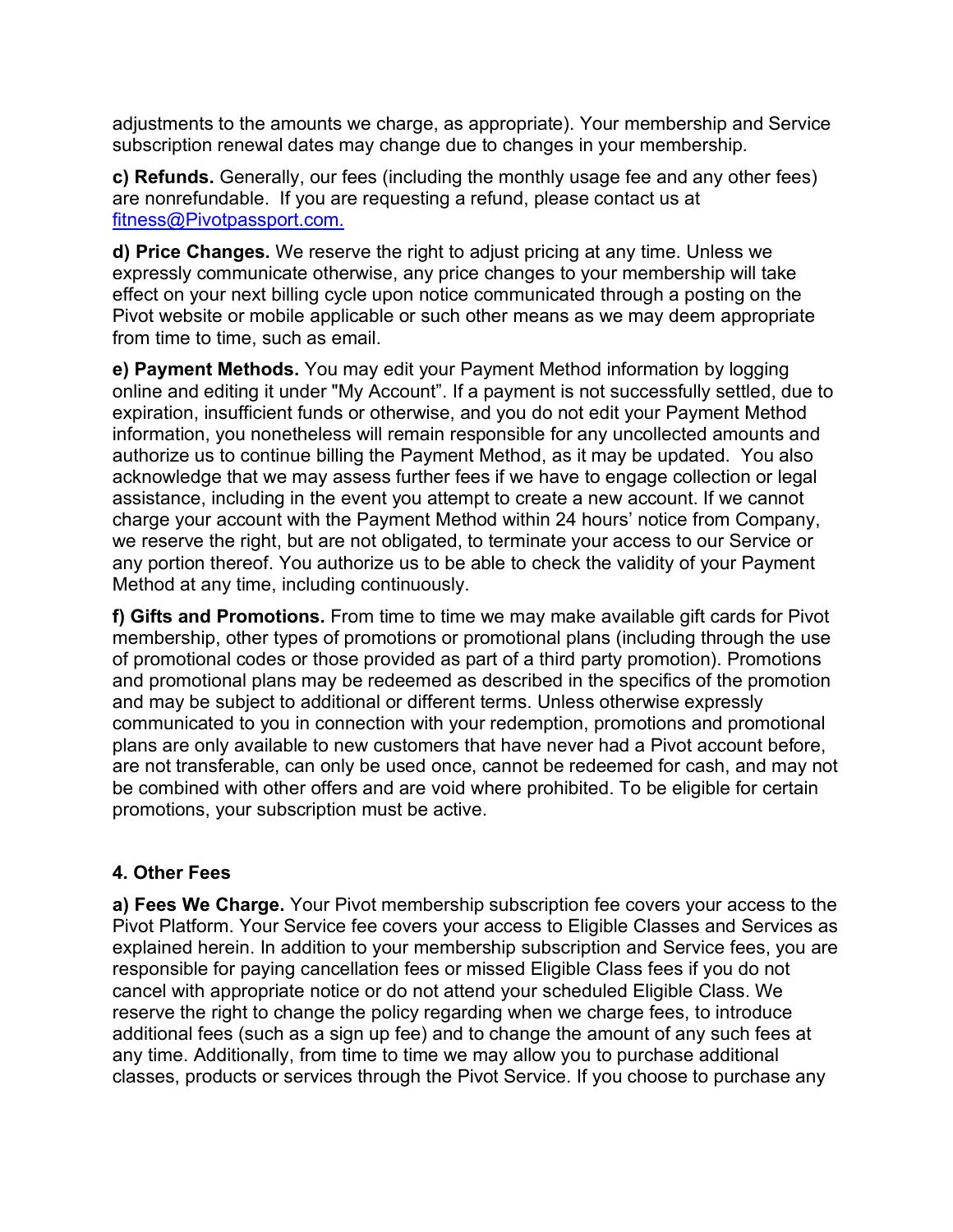of these offerings, you will be responsible to pay the applicable fees in addition to your subscription fees.

**b) Third Party Fees for Using Pivot.** You are responsible for all third party charges and fees associated with connecting and using the Service, including fees such as internet service provider fees, telephone and computer equipment charges, sales tax and any other fees necessary to access the Service.

## **5. Termination or Modification by Pivot.**

**a) Termination or Modification.** You understand and agree that, at any time and without prior notice Pivot may (1) terminate, cancel, deactivate and/or suspend your subscription, your account, any orders placed, or your access to or use of the Service or your membership (or any portion thereof, including your access to any or all Venues or services) and/or (2) discontinue, modify or alter any aspect, feature or policy of the Service or your subscription. This includes the right to terminate or modify any subscription prior to the end of any pre-paid, committed, or monthly usage period. Upon any termination, we may immediately deactivate your account and all related information and/or bar any further access to your account information and the Service. Upon any such termination by us without cause, as your sole recourse, we will issue you a pro rata refund of the prepaid portion of your subscription applicable to future unused services (less any fees or costs for classes or services already used). If we determine that you have violated these Terms or otherwise engaged in illegal or improper use of your membership or the Service, you will not be entitled to any refund and you agree that we will not be responsible to pay any such refund. You agree that Pivot will not be liable to you or any third party for any termination or modification to the Service regardless of the reason for such termination or modification. You acknowledge that your only right with respect to any dissatisfaction with any modification or discontinuation of service made by us is to cancel your subscription.

**b) Infringing or Fraudulent Activity.** Pivot does not permit copyright infringing activities and reserves the right to terminate access to the Service and remove all content submitted by any persons who are found to be infringers. Any suspected fraudulent, abusive, or illegal activity that may be grounds for termination of your use of the Service may be referred to appropriate law enforcement authorities. These remedies are in addition to any other remedies Pivot may have at law or in equity.

## **6. Eligibility; Registration Information and Password; Service Access.**

**a) Eligibility Criteria.** The availability of all or part of our Service may be limited based on geography, age, or other criteria as we may establish from time to time. You understand and agree we may disallow you from subscribing to Pivot or may terminate your subscription at any time based on these criteria. For example, you must be 18 years of age or older to use this Service or to purchase a Pivot membership, unless you are under the supervision of a parent, legal guardian, or responsible adult and you are 15 years of age or older.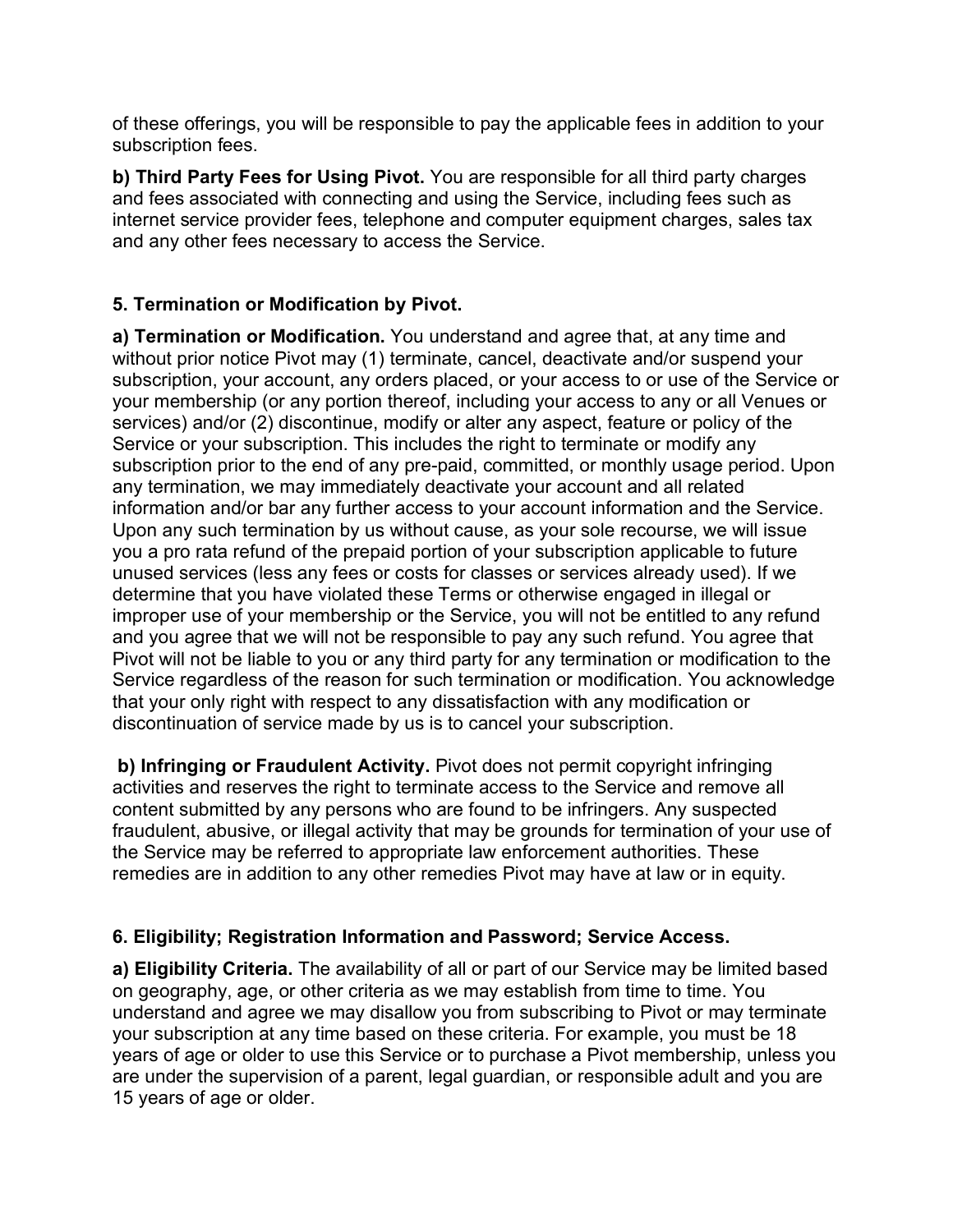THESE TERMS ARE ONLY APPLICABLE TO USERS IN THE U.S. AND SEPARATE TERMS APPLY TO USERS IN OTHER JURISDICTIONS. THE SERVICE IS NOT AVAILABLE TO ANY USERS SUSPENDED OR REMOVED FROM THE SERVICE BY PIVOT. BY USING THE SERVICE, YOU REPRESENT THAT YOU ARE A RESIDENT OF THE UNITED STATES, AT LEAST 18 YEARS OLD AND HAVE NOT BEEN PREVIOUSLY SUSPENDED OR REMOVED FROM THE SERVICE. THOSE WHO CHOOSE TO ACCESS THE SERVICE DO SO AT THEIR OWN INITIATIVE AND ARE RESPONSIBLE FOR COMPLIANCE WITH ALL LOCAL RULES INCLUDING, WITHOUT LIMITATION, RULES ABOUT THE INTERNET, DATA, EMAIL OR OTHER ELECTRONIC MESSAGES, OR PRIVACY.

**b) Subscribing Organizations.** If you are using or opening an account on behalf of a company, entity, or organization (a "Subscribing Organization"), then you represent and warrant that you are an authorized representative of that Subscribing Organization with the authority to bind such organization to these Terms; and agree to be bound by these Terms on behalf of such Subscribing Organization. Any Subscribing Organization agrees and acknowledges that each of their individual constituents shall have their own Pivot membership to use and access the Eligible Classes.

**c) Account Information.** You agree that the information you provide to Pivot at registration and at all other times will be true, accurate, current, and complete. You also agree that you will ensure that this information is kept accurate and up-to-date at all times. When you register, you will be asked to create a password. You are solely responsible for maintaining the confidentiality of your account and password and for restricting access to your computer, and you agree to accept responsibility for all activities that occur under your account. Pivot reserves the right to modify your account and profile at any time and without your permission.

## **7. Privacy.**

The Company's Privacy Policy document describes the use of information as it relates to the Service, and is incorporated into, and constitute a part of, these Terms.

As also stated in the Privacy Policy, the Company may access, preserve, and disclose your Personal Information, other account information, and content if required to do so by law or if those actions are reasonably necessary to:

- 1. Comply with legal process, such as a court order or subpoena;
- 2. Enforce these Terms;
- 3. Respond to claims that any content violates the rights of third parties;
- 4. Respond to your requests for customer service;
- 5. Respond to law enforcement;
- 6. Investigate and prevent unauthorized transactions or other illegal activities; or
- 7. Protect the rights, property, or safety of the Company, its users, and the public.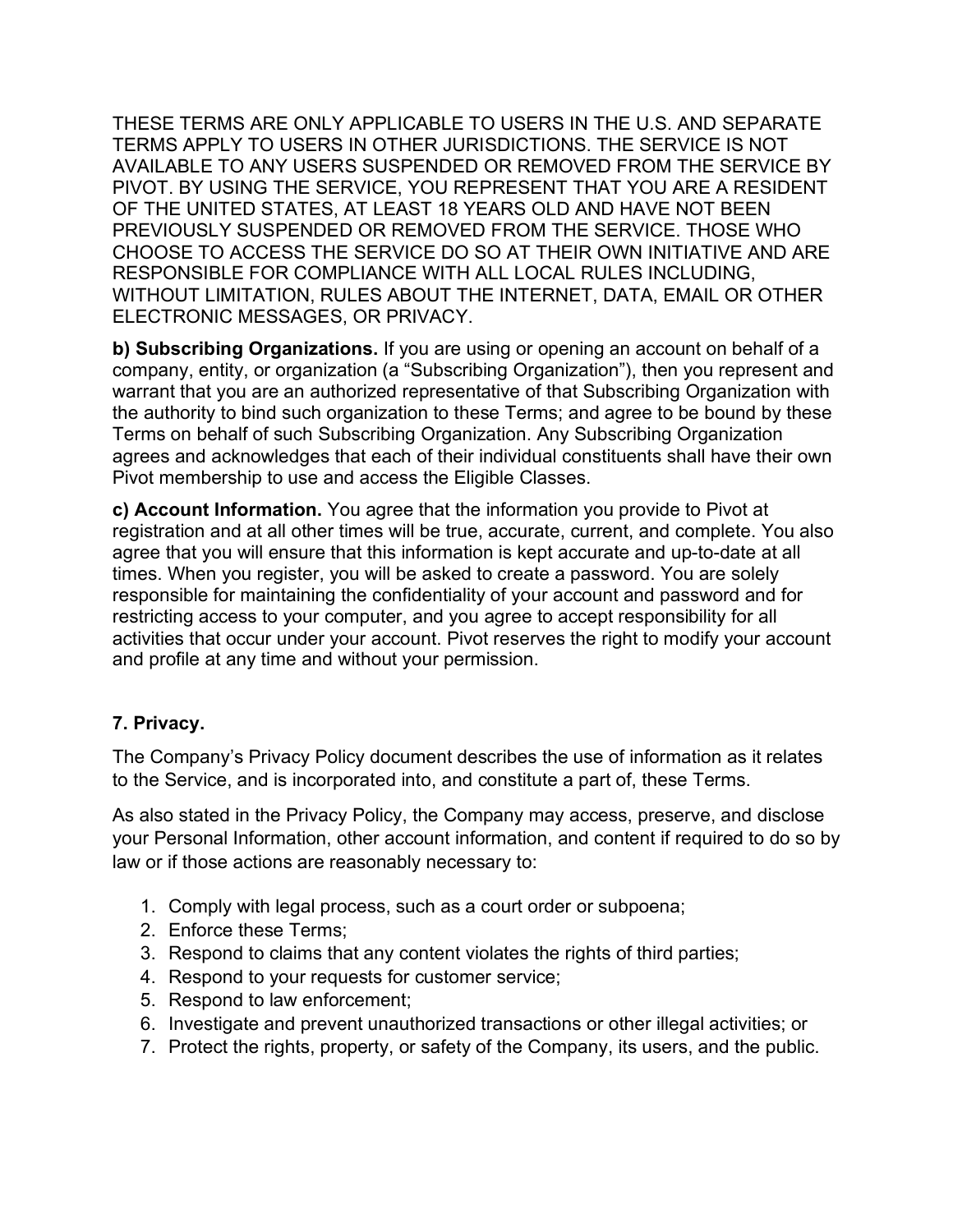## **8. Prohibited Conduct.**

You agree not to:

- Harass, threaten, disrupt or defraud users, members or staff of Pivot or Venues or otherwise create or contribute to an unsafe, harassing, threatening or disruptive environment;
- Make unsolicited offers, advertisements, proposals, or send junk mail or "spam" to users;
- Impersonate another person, access another user's account, hold multiple accounts, or redeem a coupon code or other discount not issued specifically to you;
- Share Pivot-issued passwords with any third party or encourage any other user to do so;
- Permit anyone to use any classes or services booked under your own membership, including other members;
- Reserve or cancel any Pivot class directly with a Venue, rather than through the Pivot Service or contact or communicate directly with a Venue by circumventing the Pivot Service if the Member has been using the Pivot Service,
- Misrepresent the source, identity, or content of information transmitted via the Service, including deleting the copyright or other proprietary rights;
- Upload material (e.g. virus) that is damaging to computer systems or data of Pivot or users of the Service;
- Upload copyrighted material that is not your own or that you do not have the legal right to distribute, display, and otherwise make available to others;
- Upload or send to Service users pornographic, threatening, embarrassing, hateful, racially or ethnically insulting, libelous, or otherwise inappropriate content; or
- Intentionally withhold payment for any Service when due, or use an invalid Payment Method.

# **9. Prohibited Uses.**

As a condition of your use of the Service, you will not use the Service for any purpose that is unlawful or prohibited by these Terms. You may not use the Service in any manner that could damage, disable, overburden, or impair it or interfere with any other party's use and enjoyment of the Service. You may not attempt to gain unauthorized access to the Service, or any part of the Service, other accounts, computer systems or networks connected to the Service, or any part of them, through hacking, password mining, or any other means or interfere or attempt to interfere with the proper working of the Service or any activities conducted on the Service. You may not remove, circumvent, disable, damage or otherwise interfere with security-related features of the Service, any features that prevent or restrict use or copying of any content accessible through the Service, or any features that enforce limitations on the use of the Service or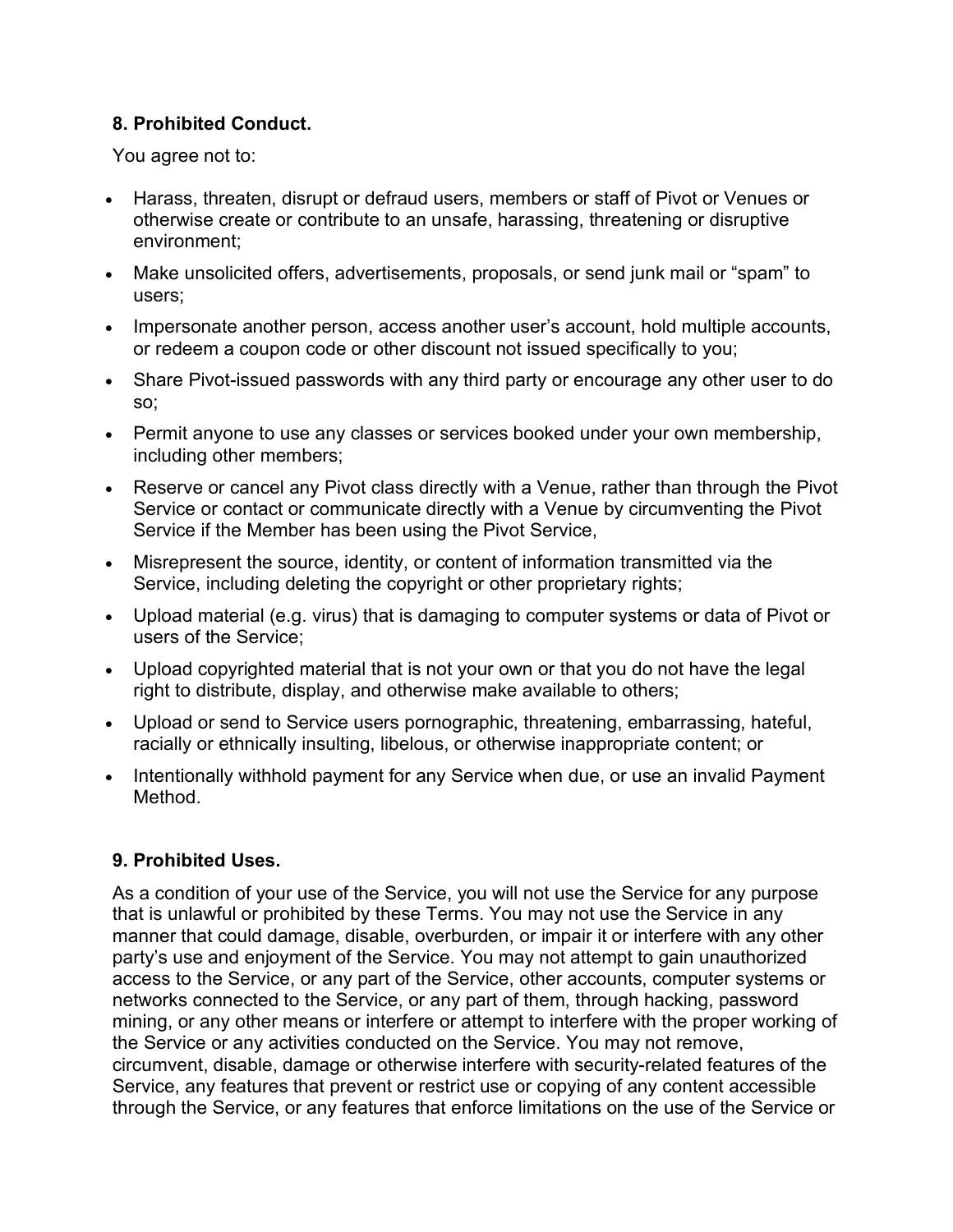the content therein. You may not obtain or attempt to obtain any materials or information through any means not intentionally made available through the Service. You agree neither to modify the Service in any manner or form, nor to use modified versions of the Service, including (without limitation) for the purpose of obtaining unauthorized access to the Service. The Service may contain robot exclusion headers. You agree that you will not use any robot, spider, scraper, or other automated means to access the Service for any purpose without our express written permission or bypass our robot exclusion headers or other measures we may use to prevent or restrict access to the Service. Pivot reserves the right to refuse or change Service, terminate accounts, remove or edit content, or cancel orders in their sole discretion.

#### **10. User Submissions.**

**a) General.** The Service may provide certain features which enable you and other users to submit, post, and share content, which may include without limitation text, graphic and pictorial works, or any other content submitted by you and other users through the Service ("User Submissions"). Pivot does not guarantee any anonymity or confidentiality with respect to any User Submissions, and strongly recommends that you think carefully about what you upload to the Service. You understand and agree that User Submissions may be made public without any additional notice to or consent by you and you should assume that any person (whether or not a user of Pivot' platform), including any Venue, may read your User Submissions. Pivot is not responsible for the use or disclosure of any information that you disclose in connection with User Submissions, including any personal information. User Submissions are displayed for information purposes only and reflect the opinions of the person making the submission. They are not controlled by, and may not reflect the opinion of, Pivot. You understand that all User Submissions are the sole responsibility of the person from whom such User Submission originated. This means that you, and not Pivot, are entirely responsible for all User Submissions that you upload, post, e-mail, transmit, or otherwise make available through the Service.

**b) Right to Remove or Edit User Submissions.** Pivot makes no representations that it will publish or make available on the Service any User Submissions, and reserves the right, in its sole discretion, to refuse to allow any User Submissions on the Service, or to edit or remove any User Submission at any time with or without notice. Without limiting the generality of the preceding sentence, Pivot complies with the Digital Millennium Copyright Act, and will remove User Submissions upon receipt of a compliant takedown notice.

**c) License Grant by You to Pivot.** You retain all your ownership rights in original aspects of your User Submissions. By submitting User Submissions to Pivot, you hereby grant Pivot and its affiliates, sublicensees, partners, designees, and assignees of the Service (collectively, the "Pivot Licensees") a worldwide, non-exclusive, fully paidup, royalty-free, perpetual, irrevocable, sublicensable, and transferable license to use, reproduce (including by making mechanical reproductions), distribute, modify, adapt, translate, prepare derivative works of, publicly display, publish, publicly perform, and otherwise exploit your User Submissions and derivatives thereof in connection with the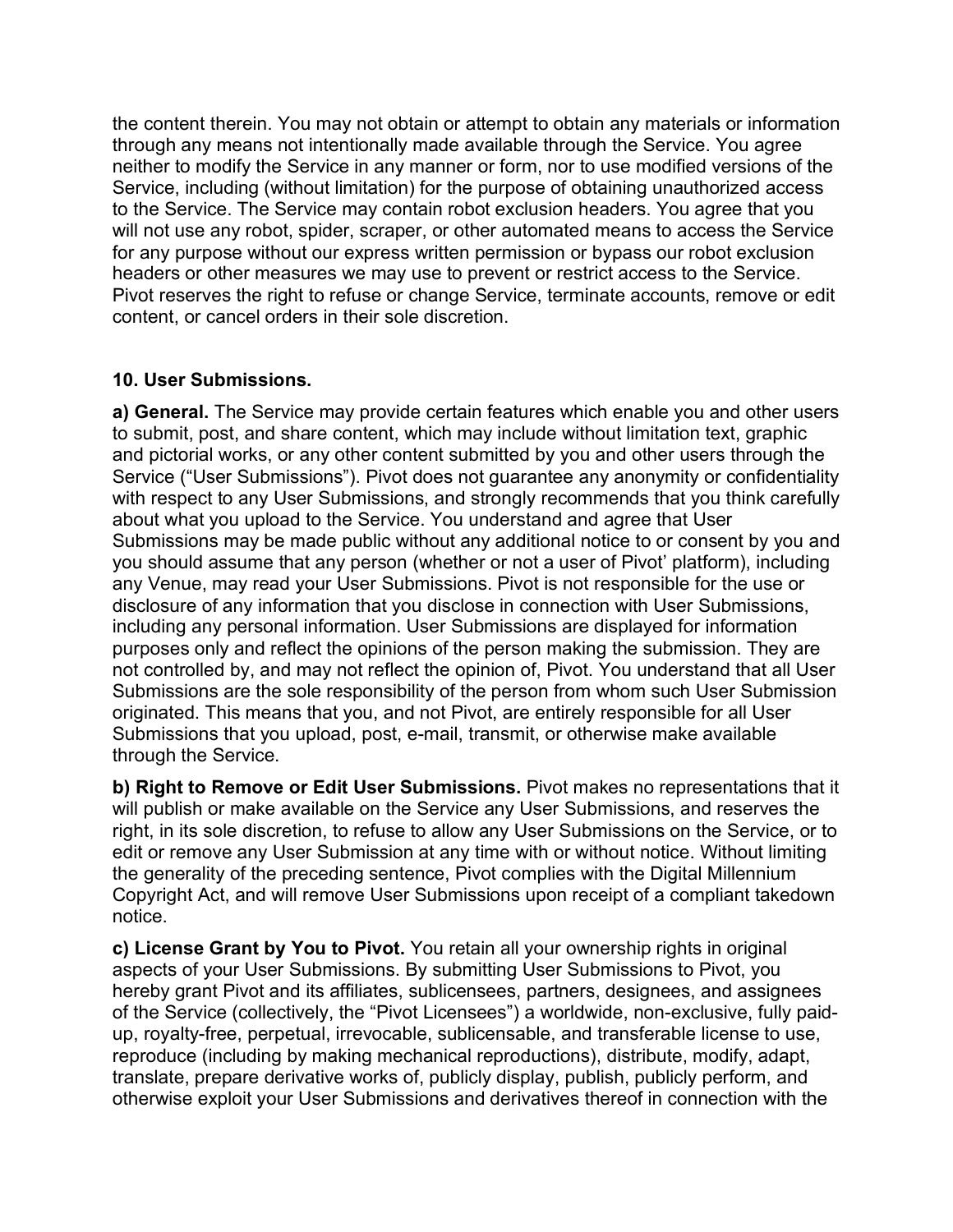Service and Pivot's (and its successors') business, including, without limitation, for marketing, promoting, and redistributing part or all of the Service (and derivative works thereof), in any media formats and through any media channels now known or hereafter discovered or developed.

**d) User Submissions Representations and Warranties.** You are solely responsible for your own User Submissions and the consequences of posting or publishing them. In connection with User Submissions, you affirm, represent, and warrant that: (i) you own, or have the necessary licenses, rights, consents, and permissions to use and authorize Pivot to use all patent, trademark, copyright, or other proprietary rights in and to your User Submissions to enable inclusion and use of your User Submissions in the manner contemplated by Pivot and these Terms, and to grant the rights and license set forth above, and (ii) your User Submissions, Pivot's or any Pivot Licensee's use of such User Submissions pursuant to these Terms, and Pivot's or any of Pivot Licensee's exercise of the license rights set forth above, do not and will not: (a) infringe, violate, or misappropriate any third-party right, including any copyright, trademark, patent, trade secret, moral right, privacy right, right of publicity, or any other intellectual property or proprietary right; (b) contain any material that is illegal, threatening, obscene, racist, defamatory, libelous, hateful, pornographic, purposely false or otherwise injurious to third parties, promotional in nature, promotes any illegal activity or harm to groups or individuals, or consists of or contain software, computer viruses, commercial solicitation, political campaigning, chain letters, mass mailings, any form of "spam" or references to illegal activity, malpractice or false advertising; (c) violate these Terms or any applicable law or regulation; or (d) require obtaining a license from or paying fees or royalties to any third party for the exercise of any rights granted in these Terms, including, by way of example and not limitation, the payment of any royalties to any copyright owners, including any royalties to any agency, collection society, or other entity that administers such rights on behalf of others. Pivot may, but is not obligated to, monitor and edit or remove any activity or content, including but not limited to content that Pivot determines in its sole discretion to violate the standards of this Service. Pivot takes no responsibility and assumes no liability for any User Submissions.

**e) Inaccurate or Offensive User Submissions.** You understand that when using the Service, you may be exposed to User Submissions from a variety of sources and that Pivot does not endorse and is not responsible for the accuracy, usefulness, safety, or intellectual property rights of or relating to such User Submissions. You further understand and acknowledge that you may be exposed to User Submissions that are inaccurate, offensive, indecent, or objectionable. YOU AGREE TO WAIVE, AND HEREBY DO WAIVE, ANY LEGAL OR EQUITABLE RIGHTS OR REMEDIES YOU HAVE OR MAY HAVE AGAINST PIVOT WITH RESPECT THERETO.

**f) Feedback.** If you provide Pivot with any comments, bug reports, feedback, or modifications proposed or suggested by you to the Service ("Feedback"), Pivot shall have the right to use such Feedback at its discretion, including, but not limited to the incorporation of such suggested changes into the Service. You hereby grant Pivot a perpetual, irrevocable, nonexclusive license under all rights necessary to incorporate and use your Feedback for any purpose.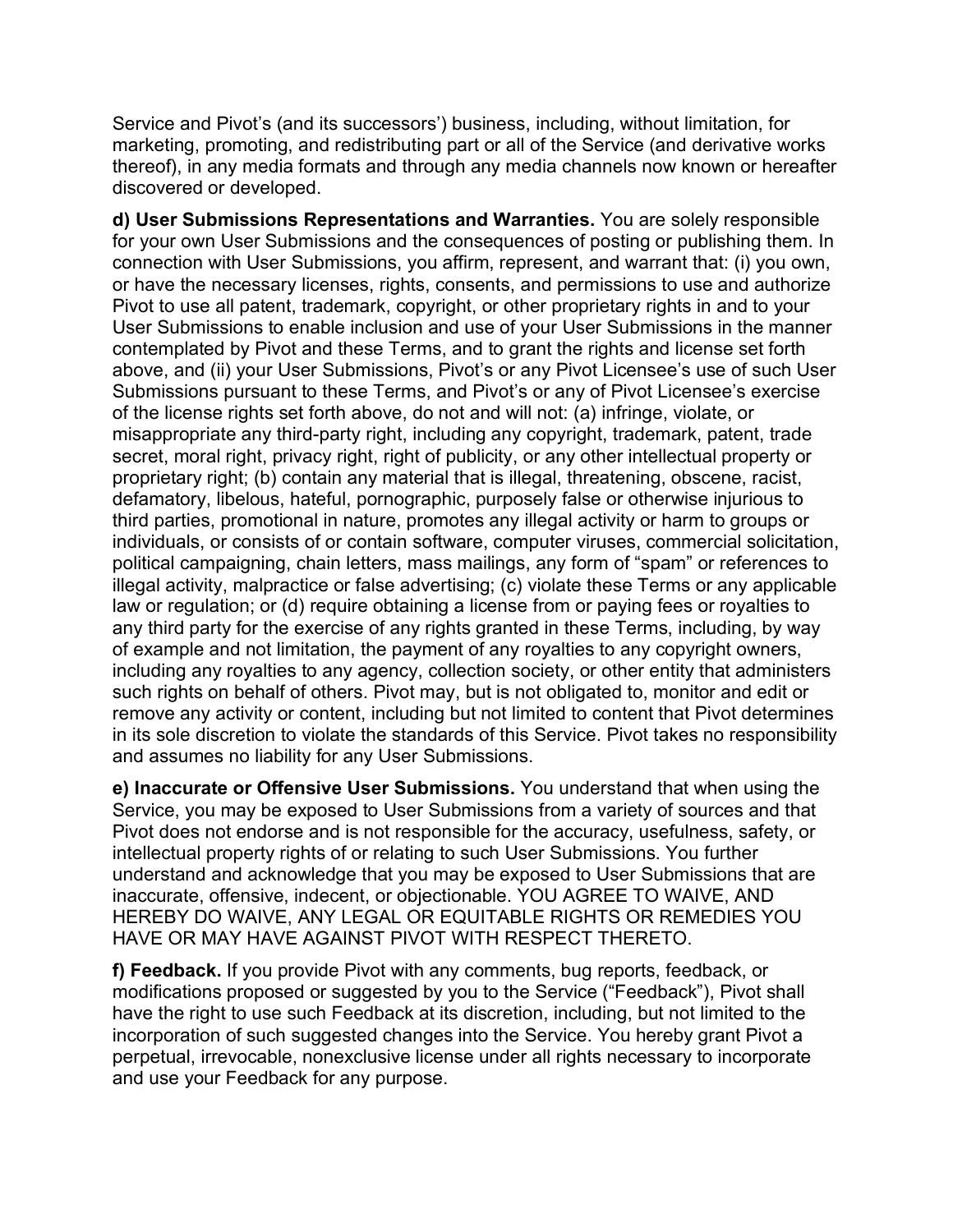#### **11. Ownership; Proprietary Rights.**

The Pivot website and mobile applications are owned and operated by Pivot. The visual interfaces, graphics, design, compilation, information, computer code, products, software (including any downloadable software), services, and all other elements of the Service provided by Pivot ("Materials") are protected by the copyright, trade dress, patent, and trademark laws of the United States and other countries, international conventions, and all other relevant intellectual property and proprietary rights, and applicable laws. Except for any content uploaded by you, all Materials contained on the Service are the copyrighted property of Pivot or its subsidiaries or affiliated companies and/or third-party licensors. All trademarks, service marks, and trade names are proprietary to Pivot or its affiliates and/or third-party licensors. Except as expressly authorized by Pivot, you agree not to sell, license, distribute, copy, modify, publicly perform or display, transmit, publish, edit, adapt, create derivative works from, or otherwise make unauthorized use of the Materials.

## **12. Third-Party Sites, Products and Services; Links.**

The Service may include links or access to other web sites or services ("Linked Sites") solely as a convenience to users. Pivot does not endorse any such Linked Sites or the information, material, products, or services contained on other linked sites or accessible through other Linked Sites. Furthermore, Pivot makes no express or implied warranties or accept any responsibility with regard to the information, material, products, or services that are contained on or accessible through linked sites. ACCESS AND USE OF LINKED SITES, INCLUDING THE INFORMATION, MATERIAL, PRODUCTS, AND SERVICES ON LINKED SITES OR AVAILABLE THROUGH LINKED SITES, IS SOLELY AT YOUR OWN RISK.

Sometimes promotional plans are offered in conjunction with the provision of third party products and services. We are not responsible for the products and services provided by such third parties, and use of such products and services is at your own risk.

Your correspondence or business dealings with, or participation in promotions of, advertisers found on or through the Service are solely between you and such advertiser. YOU AGREE THAT PIVOT WILL NOT BE RESPONSIBLE OR LIABLE FOR ANY LOSS OR DAMAGE OF ANY SORT INCURRED AS THE RESULT OF ANY SUCH DEALINGS OR AS THE RESULT OF THE PRESENCE OF SUCH ADVERTISERS ON THE SITE.

## **13. Notice.**

Except as explicitly stated otherwise, legal notices will be served, with respect to Pivot, on Pivot's national registered agent, and, with respect to you, to the email address you provide to Pivot during the registration process. Notice will be deemed given 24 hours after email is sent, unless the sending party is notified that the email address is invalid. Alternatively, we may give you legal notice by mail to the address provided during the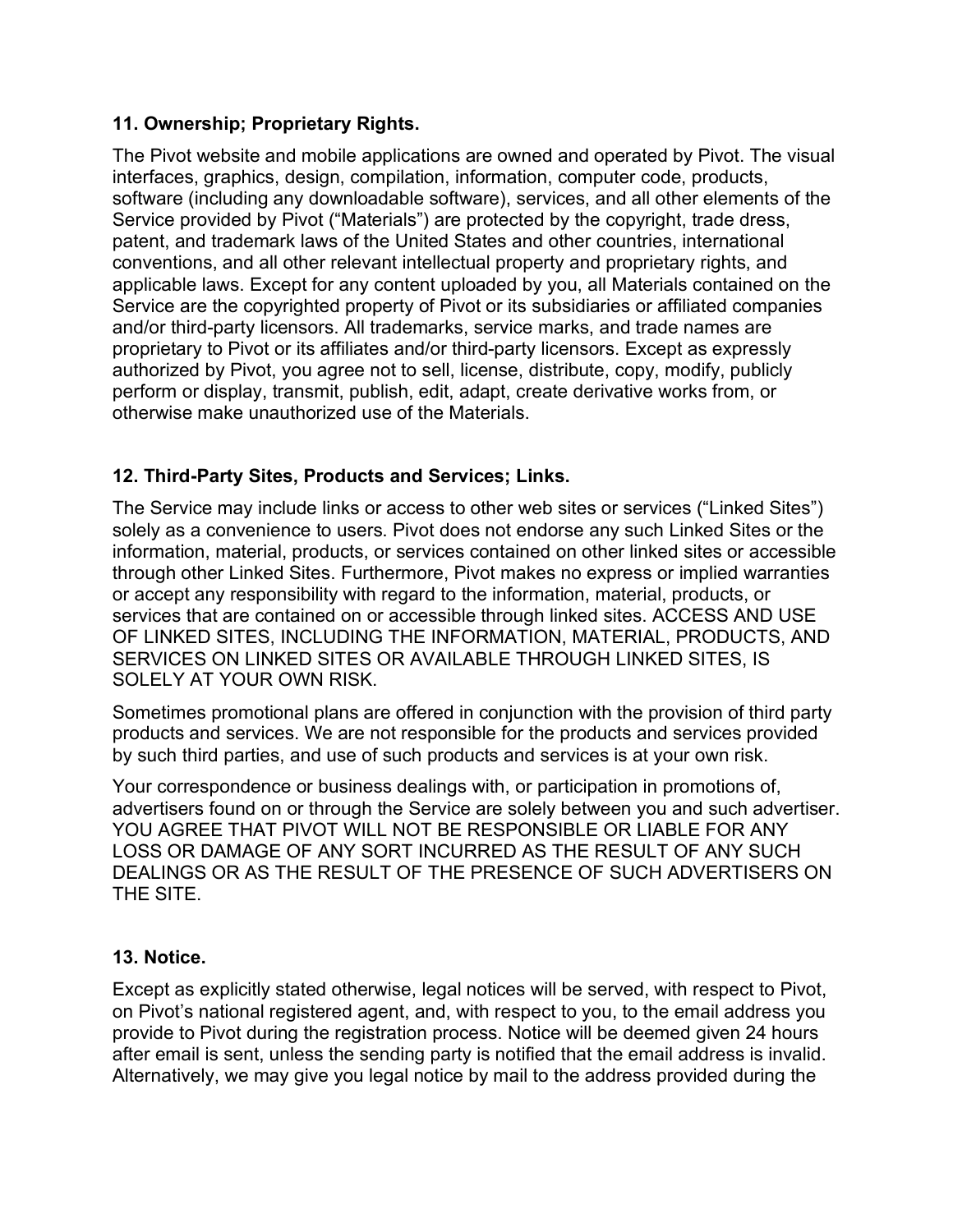registration process. In such case, notice will be deemed given three days after the date of mailing.

#### **14. Electronic Signatures and Agreements.**

You acknowledge and agree that by clicking on the button labeled "CONFIRM PURCHASE," "SUBMIT", "DOWNLOAD", "PLACE MY ORDER", "I ACCEPT" or such similar links as may be designated by Pivot to accept the terms and conditions of these Terms, you are submitting a legally binding electronic signature and are entering into a legally binding contract. You acknowledge that your electronic submissions constitute your agreement and intent to be bound by these Terms. Pursuant to any applicable statutes, regulations, rules, ordinances or other laws, including without limitation the United States Electronic Signatures in Global and National Commerce Act, P.L. 106- 229 (the "E-Sign Act") or other similar statutes, YOU HEREBY AGREE TO THE USE OF ELECTRONIC SIGNATURES, CONTRACTS, ORDERS AND OTHER RECORDS AND TO ELECTRONIC DELIVERY OF NOTICES, POLICIES AND RECORDS OF TRANSACTIONS INITIATED OR COMPLETED THROUGH THE SITE OR SERVICES OFFERED BY PIVOT. Further, you hereby waive any rights or requirements under any statutes, regulations, rules, ordinances or other laws in any jurisdiction which require an original signature or delivery or retention of non-electronic records, or to payments or the granting of credits by other than electronic means.

## **15. Disclaimers; No Warranties.**

CLASSES, ACTIVITIES, AND OTHER NON-PIVOT PRODUCTS AND SERVICES OFFERED VIA THE SERVICE ARE OFFERED AND PROVIDED BY THIRD PARTIES (AND THE DESCRIPTIONS OF THE FOREGOING POSTED ON THE SERVICE ARE PROVIDED BY SUCH THIRD PARTIES), NOT PIVOT. TO THE FULLEST EXTENT PERMISSIBLE PURSUANT TO APPLICABLE LAW, YOUR ATTENDANCE AT AND PARTICIPATION IN THESE CLASSES, ACTIVITIES, AND YOUR USE OF THESE NON-PIVOT PRODUCTS AND SERVICES IS SOLELY AT YOUR OWN RISK. IN NO EVENT SHALL PIVOT BE LIABLE FOR ANY ACT, ERROR OR OMISSION BY ANY THIRD PARTY, INCLUDING, WITHOUT LIMITATION, ANY WHICH ARISES OUT OF OR IS ANY WAY CONNECTED WITH A USER'S ATTENDANCE, USE OF OR PARTICIPATION IN A CLASS, SERVICE, PRODUCT OR APPOINTMENT MADE THROUGH THE SERVICE, OR THE PERFORMANCE OR NON-PERFORMANCE OF ANY THIRD PARTY PROVIDER IN CONNECTION WITH THE SERVICES. PIVOT IS NOT AN AGENT OF ANY THIRD PARTY PROVIDER.

THE SITE, CONTENT, SERVICES, OR APPLICATIONS MADE AVAILABLE IN CONJUNCTION WITH OR THROUGH THE SERVICE ARE PROVIDED "AS IS" AND "AS AVAILABLE" WITHOUT WARRANTIES OF ANY KIND EITHER EXPRESS OR IMPLIED. TO THE FULLEST EXTENT PERMISSIBLE PURSUANT TO APPLICABLE LAW, PIVOT, ON BEHALF OF ITSELF AND ITS SUPPLIERS AND PARTNERS, DISCLAIMS AND EXCLUDES ALL WARRANTIES, WHETHER STATUTORY, EXPRESS OR IMPLIED, INCLUDING, BUT NOT LIMITED TO, IMPLIED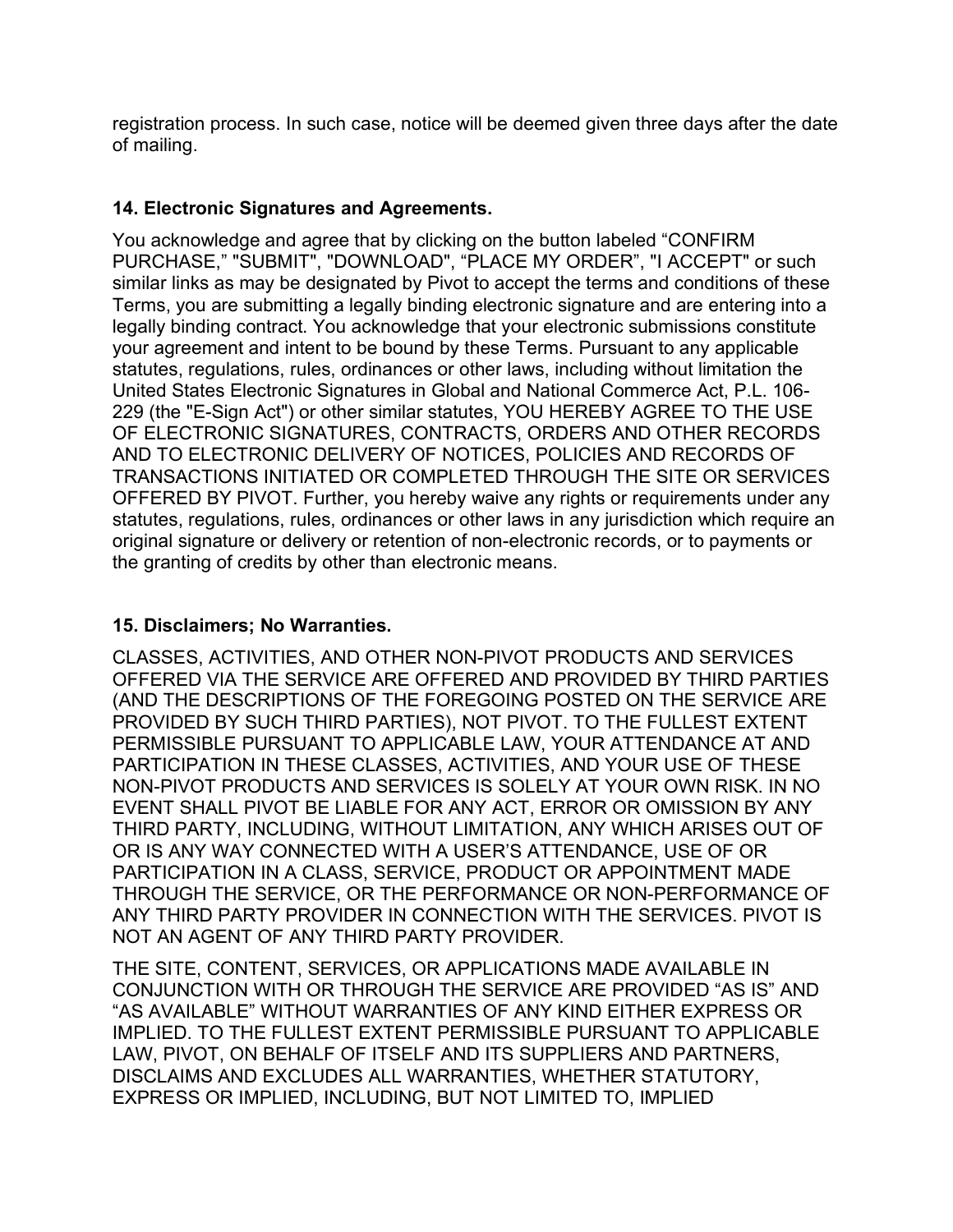WARRANTIES OF MERCHANTABILITY, FITNESS FOR A PARTICULAR PURPOSE, AND NON-INFRINGEMENT OF PROPRIETARY RIGHTS.

WITHOUT LIMITING THE FOREGOING, PIVOT DOES NOT WARRANT OR MAKE ANY REPRESENTATIONS (I) THAT THE SITE, CONTENT, SERVICES, OR APPLICATIONS MADE AVAILABLE IN CONJUNCTION WITH OR THROUGH THE SERVICE WILL BE UNINTERRUPTED OR ERROR-FREE, THAT DEFECTS WILL BE CORRECTED, OR THAT THE SITE, CONTENT, SERVICES, OR APPLICATIONS MADE AVAILABLE IN CONJUNCTION WITH OR THROUGH THE SITE OR THE SERVER THAT MAKES THEM AVAILABLE ARE FREE OF VIRUSES OR OTHER HARMFUL COMPONENTS, OR (II) REGARDING THE USE OF THE SITE, CONTENT, SERVICES, OR APPLICATIONS MADE AVAILABLE IN CONJUNCTION WITH OR THROUGH THE SERVICE IN TERMS OF CORRECTNESS, ACCURACY, RELIABILITY, OR OTHERWISE. ANY MATERIAL OR DATA THAT YOU DOWNLOAD OR OTHERWISE OBTAIN THROUGH THE SERVICE IS AT YOUR OWN RISK.

CERTAIN STATE LAWS DO NOT ALLOW LIMITATIONS ON IMPLIED WARRANTIES OR THE EXCLUSION OR LIMITATION OF CERTAIN DAMAGES. IF THESE LAWS APPLY TO YOU, SOME OR ALL OF THE DISCLAIMERS, EXCLUSIONS, OR LIMITATIONS SET FORTH IN THESE TERMS MIGHT NOT APPLY TO YOU, AND YOU MIGHT HAVE ADDITIONAL RIGHTS.

If you post User Content in any public area of the Service, you also permit any User to access, display, view, store, and reproduce such User Content for personal use. Subject to the foregoing, the owner of such User Content posted on the Service retains any and all rights that may exist in such User Content. You agree that you have read and understood our Content Guidelines.

## **16. Waiver and Release.**

You understand that Pivot is not a gym or fitness studio or other service provider and the classes you take or services you use are operated and delivered by the applicable Venue and not by Pivot. Although Pivot endeavors to offer inventory that is of high quality, Pivot is not responsible for the quality of any class or service. You understand that there are certain inherent risks and dangers in exercising and that the classes you may attend offer a range of activity and intensity level. By signing up for a Pivot membership, you acknowledge and agree, on behalf of yourself, your heirs, personal representatives and/or assigns that you are aware of these risks which include, but are not limited to, property damage, illness and bodily injury or death. You acknowledge that some of these risks cannot be eliminated and you specifically assume the risk of injury or harm. You acknowledge and agree that it is your responsibility to consult with your primary care physician prior to participating and to determine if and how participating in any class or service is appropriate for you. You also understand and agree that the Service offers health and fitness information that is designed for informational, educational and entertainment purposes only. The use of any of the information provided on the Service is solely at your own risk.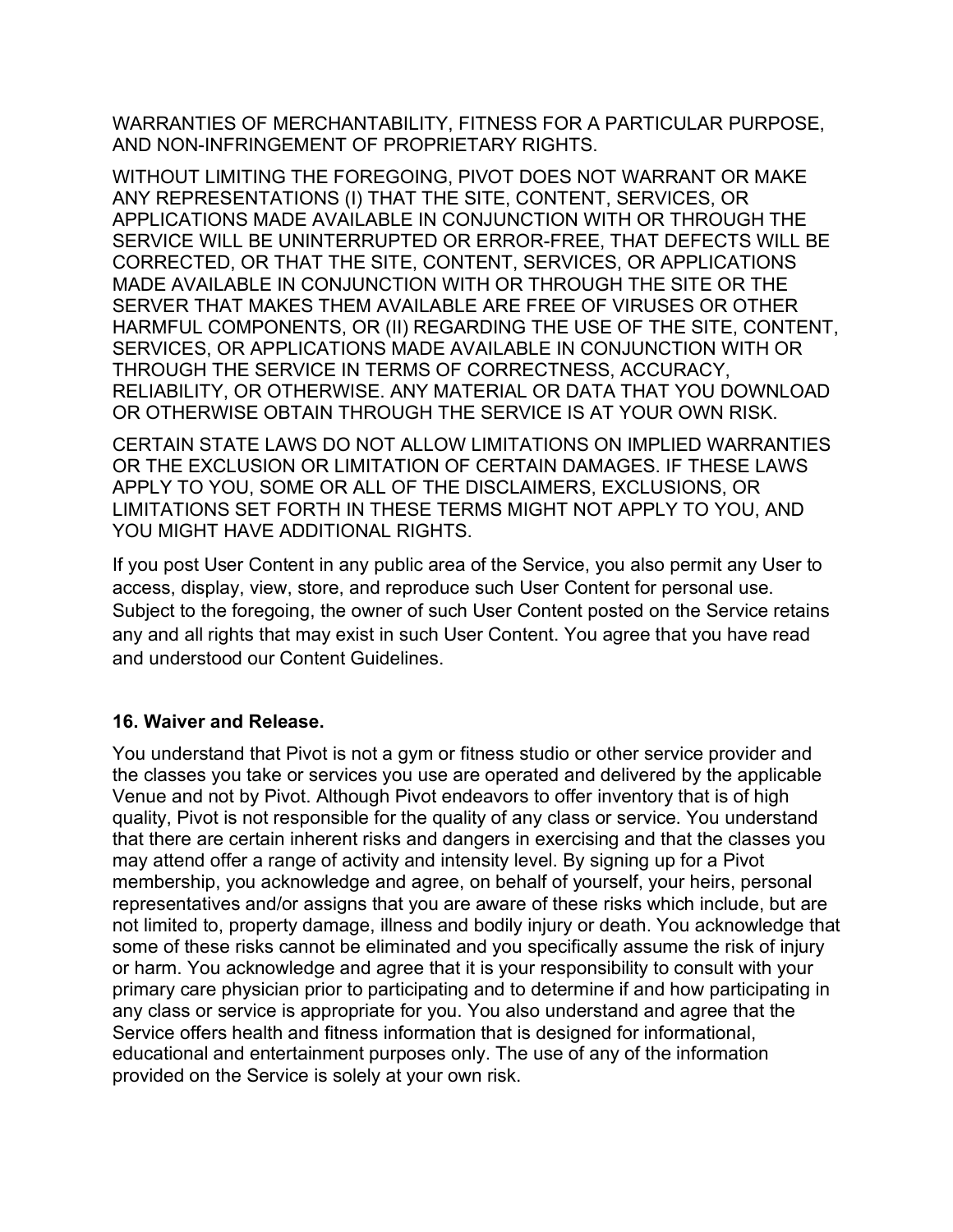Therefore, to the fullest extent permitted by law, you release, indemnify, and hold harmless Pivot, its parent, subsidiaries or affiliated entities, and each of their respective officers, directors, members, employees, consultants, contract employees, representatives and agents, and each of their respective successors and assigns, from any and all responsibility, claims, actions, suits, procedures, costs, expenses, damages and liabilities arising out of or in any way related to your participation in or use of your Pivot membership or the Service, including with respect to bodily injury, physical harm, illness, death or property damage.

#### **17. Indemnification; Hold Harmless.**

You agree to indemnify and hold Pivot, its affiliated companies, and its suppliers and partners harmless from any claims, losses, damages, liabilities, including attorneys' fees, arising out of your misuse of the Service, violation of these Terms, violation of the rights of any other person or entity, or any breach of your representations, warranties, and covenants set forth in these Terms.

#### **18. Limitation of Liability and Damages.**

*User Content.* The Company does not control User Content and does not have an obligation to monitor it for any purpose. The Company has no obligation to make User Content available through the Service. The Company may choose, in its sole discretion, to monitor, review, or otherwise access some User Content, but the Company assumes no responsibility for doing so. The Company assumes no responsibility for the conduct of Users or other third parties.

The Company reserves the right, in its sole discretion, to remove Your User Content, and the Company does not assume any obligation to remove it. To the extent permitted by law, the Company disclaims any liability for failing to take any such action. To the extent permitted by law, in no event shall the Company be liable for the deletion, loss, or unauthorized modification of any User Content.

*Credit Card Payment.* The Company may process credit card payments or use thirdparty service providers to facilitate credit card payments for membership purchases or class reservations. The Company disclaims all liability associated with the security of credit card transactions.

*Reservations.* The Company reserves the right in its sole discretion to refuse to reserve classes and may cancel reservations. The Company shall not be liable for this refusal or cancellation.

*User Disputes.* You release the Company of all claims, demands, and damages in disputes among Users of the Service. You assume all risk associated with dealing with other Users. Use caution and common sense when using the Service.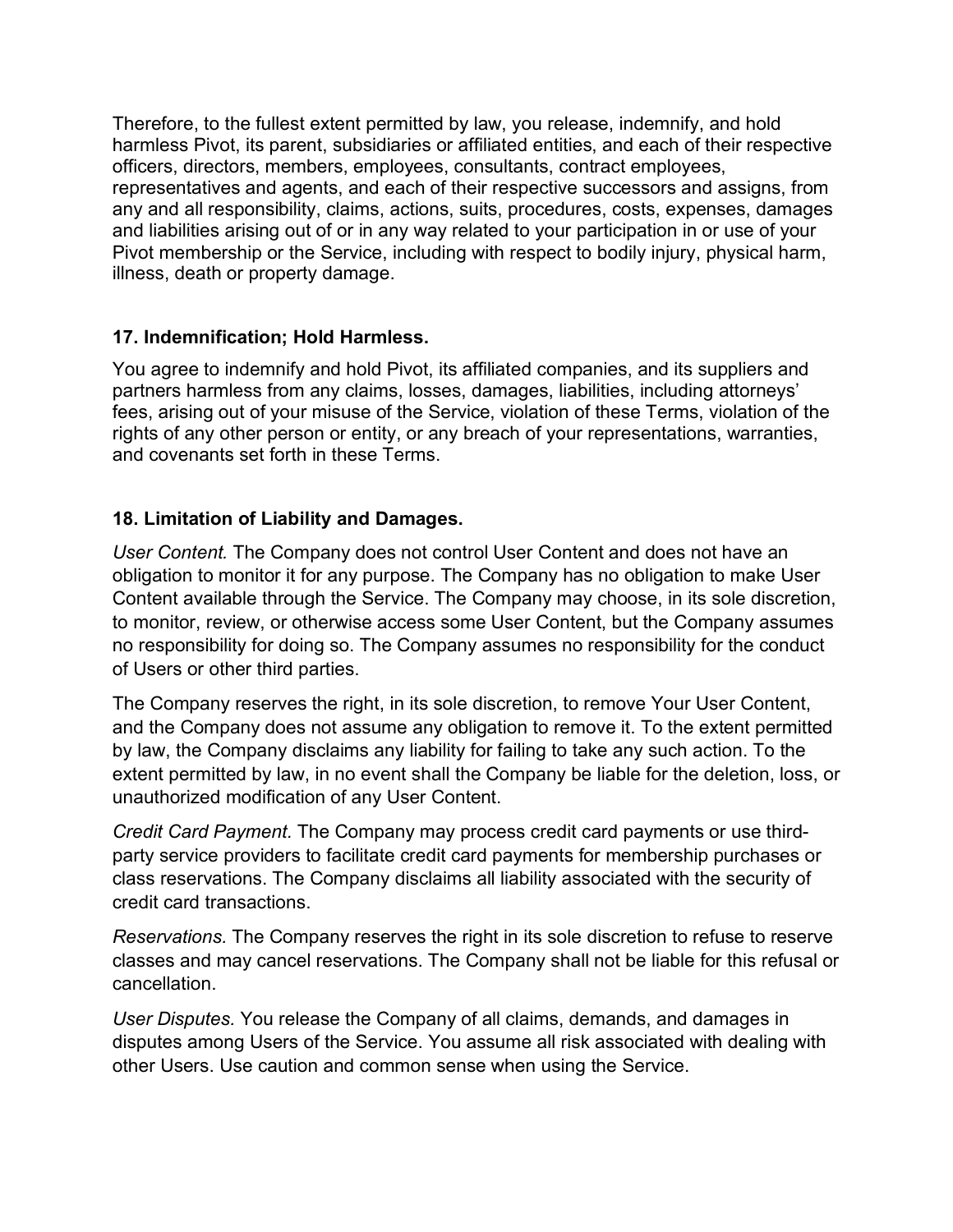*Content Accuracy.* The Company makes no representations about accuracy, reliability, completeness, or timeliness of any contents of the Service, including data from studios and third-party service providers, such as class times, locations, and descriptions. Similarly, the Company makes no representations as to the quality or nature of thirdparty products or services, in particular the fitness and wellness classes, services, or studios, obtained through the Service. The Company makes no representations and disclaims all liability for how and whether studios, classes, and other services are categorized and displayed on the Service. Use the Service at your own risk.

*Third-Party Websites.* The Service may include links or interact directly with third-party websites and applications at your direction. You are responsible for evaluating whether you want to access or use them. The Company is not responsible for and does not endorse any features, content, advertising, products, or other materials on other websites or applications. You assume all risk and the Company disclaims all liability arising from your use of them.

*Injuries and Medical Problems.* The Service does not provide any professional health or medical advice and does not make any determination of whether you have the physical capability to participate in a particular class. The Service does not endorse and has no responsibility for any ratings or reviews that may indicate that you are physically capable of participating in a particular class. Prior to participating in any fitness and wellness program or activity, you should seek the advice of your physician or other qualified health professional. You agree to participate in a class at your own risk, and the Company is not liable for any injuries or other health or medical problems that may result from your participation in a class discovered or reserved through the Service. The Company makes no promises and disclaims all liability of specific results from the use of the Service or the fitness and wellness services you obtain through the Service.

#### LIMITATION OF LIABILITY

YOU EXPRESSLY UNDERSTAND AND AGREE THAT PIVOT AND ITS AFFILIATES, OFFICERS, EMPLOYEES, AGENTS, PARTNERS, AND LICENSORS SHALL NOT BE LIABLE TO YOU FOR ANY DIRECT, INDIRECT, INCIDENTAL, SPECIAL, CONSEQUENTIAL, OR EXEMPLARY DAMAGES, INCLUDING, BUT NOT LIMITED TO, DAMAGES FOR LOSS OF PROFITS, GOODWILL, USE, DATA OR OTHER INTANGIBLE LOSSES (EVEN IF THE COMPANY HAS BEEN ADVISED OF THE POSSIBILITY OF SUCH DAMAGES), RESULTING FROM: (i) THE USE OR THE INABILITY TO USE THE SITE; (ii) THE COST OF PROCUREMENT OF SUBSTITUTE GOODS AND SERVICES RESULTING FROM ANY GOODS, DATA, INFORMATION OR SERVICES OBTAINED OR MESSAGES RECEIVED OR TRANSACTIONS ENTERED INTO THROUGH, FROM, OR AS A RESULT OF THE SITE; (iii) UNAUTHORIZED ACCESS TO OR ALTERATION OF YOUR TRANSMISSIONS OR DATA; (iv) STATEMENTS OR CONDUCT OF ANY THIRD PARTY ON THE SITE; OR (v) ANY OTHER MATTER RELATING TO THE SITE. SOME JURISDICTIONS DO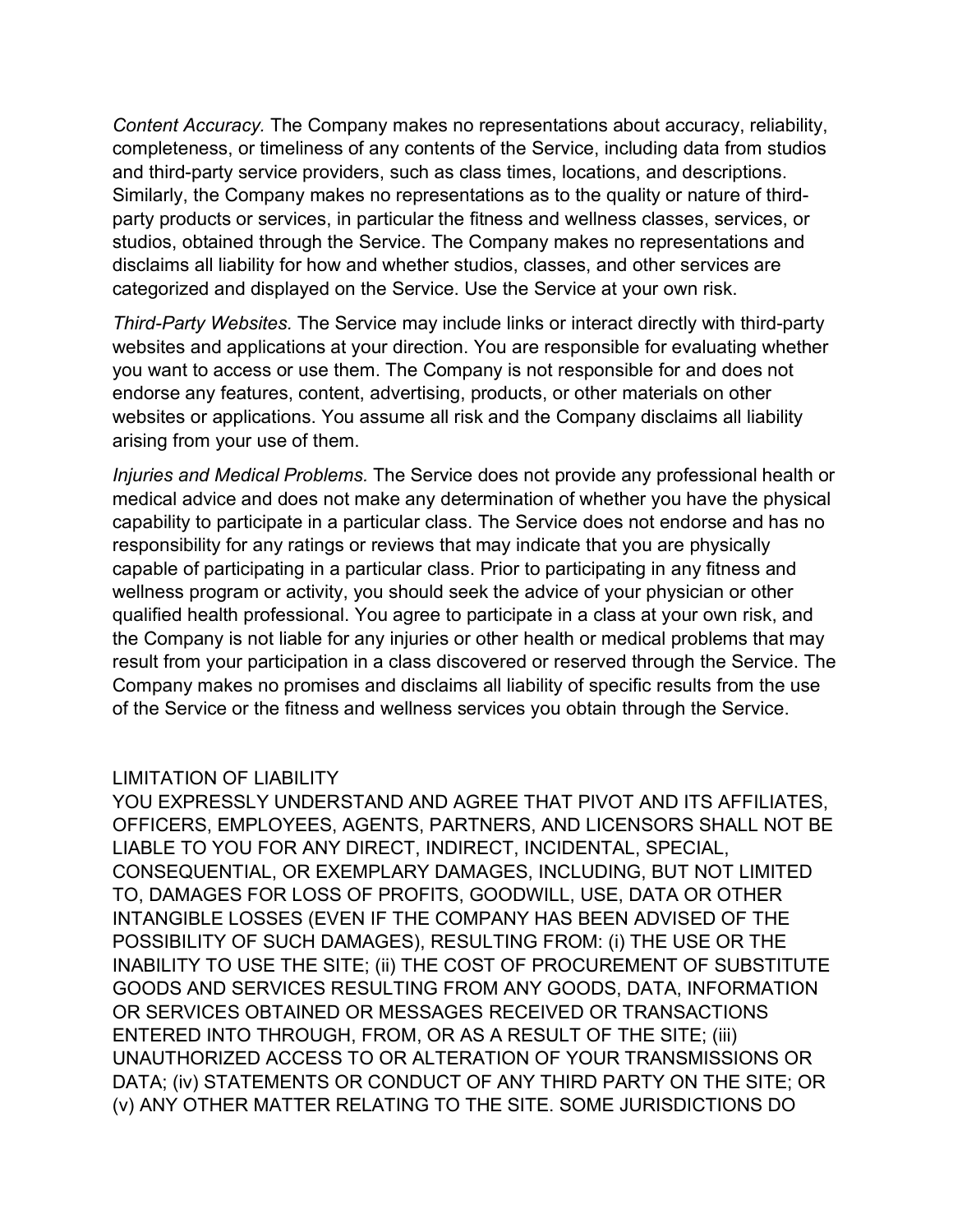NOT ALLOW THE EXCLUSION OF CERTAIN WARRANTIES OR THE LIMITATION OR EXCLUSION OF LIABILITY FOR INCIDENTAL OR CONSEQUENTIAL DAMAGES. ACCORDINGLY, SOME OF THE ABOVE LIMITATIONS IN THIS PARAGRAPH MAY NOT APPLY TO YOU.

TO THE FULLEST EXTENT POSSIBLE BY LAW, THE COMPANY'S MAXIMUM LIABILITY ARISING OUT OF OR IN CONNECTION WITH THE SITE OR YOUR USE OF THE COMPANY'S CONTENT, REGARDLESS OF THE CAUSE OF ACTION (WHETHER IN CONTRACT, TORT, BREACH OF WARRANTY, OR OTHERWISE), WILL NOT EXCEED \$100.

You further agree and understand that the Company has no liability for the loss of any information you may choose to store in your Pivot account, your computer, or your mobile device, in the event your computer or mobile device is lost or stolen.

#### **19. Venue Waivers and Terms.**

Members taking classes or attending a gym are deemed to agree and fully consent to the liability waivers of individual Venues. Your participation in any class or service may be subject to addition policies, rules or conditions of the applicable Venue and you understand and agree that you may not be permitted to reserve or attend classes or services if you do not comply with these Terms or the policies of the Venues. If you have questions about a Venue's waiver or other terms, please see the applicable Venue's waiver on the Pivot website or contact the Venue directly. By using the Pivot Service, you agree to the Venue waivers as then in effect.

## **21. Arbitration Agreement**

## **PLEASE READ THE FOLLOWING CAREFULLY:**

**a) Purpose.** This Arbitration Agreement facilitates the prompt and efficient resolution of any disputes that may arise between you and Pivot. Arbitration is a form of private dispute resolution in which parties to a contract agree to submit their disputes and potential disputes to a neutral third person (called an arbitrator) for a binding decision, instead of having such dispute(s) decided in a lawsuit, in court, by a judge or jury trial.

Please read this Arbitration Agreement carefully. It provides that all disputes between you and Pivot shall be resolved by binding arbitration. Arbitration replaces the right to go to court. In the absence of this arbitration agreement, you may otherwise have a right or opportunity to bring claims in a court, before a judge or jury, and/or to participate in or be represented in a case filed in court by others (including, but not limited to, class actions). Entering into this Arbitration Agreement constitutes a waiver of your right to litigate claims in court and all opportunity to be heard by a judge or jury. There is no judge or jury in arbitration, and court review of an arbitration award is limited. The arbitrator must follow this Arbitration Agreement and can award the same damages and relief as a court (including attorney's fees).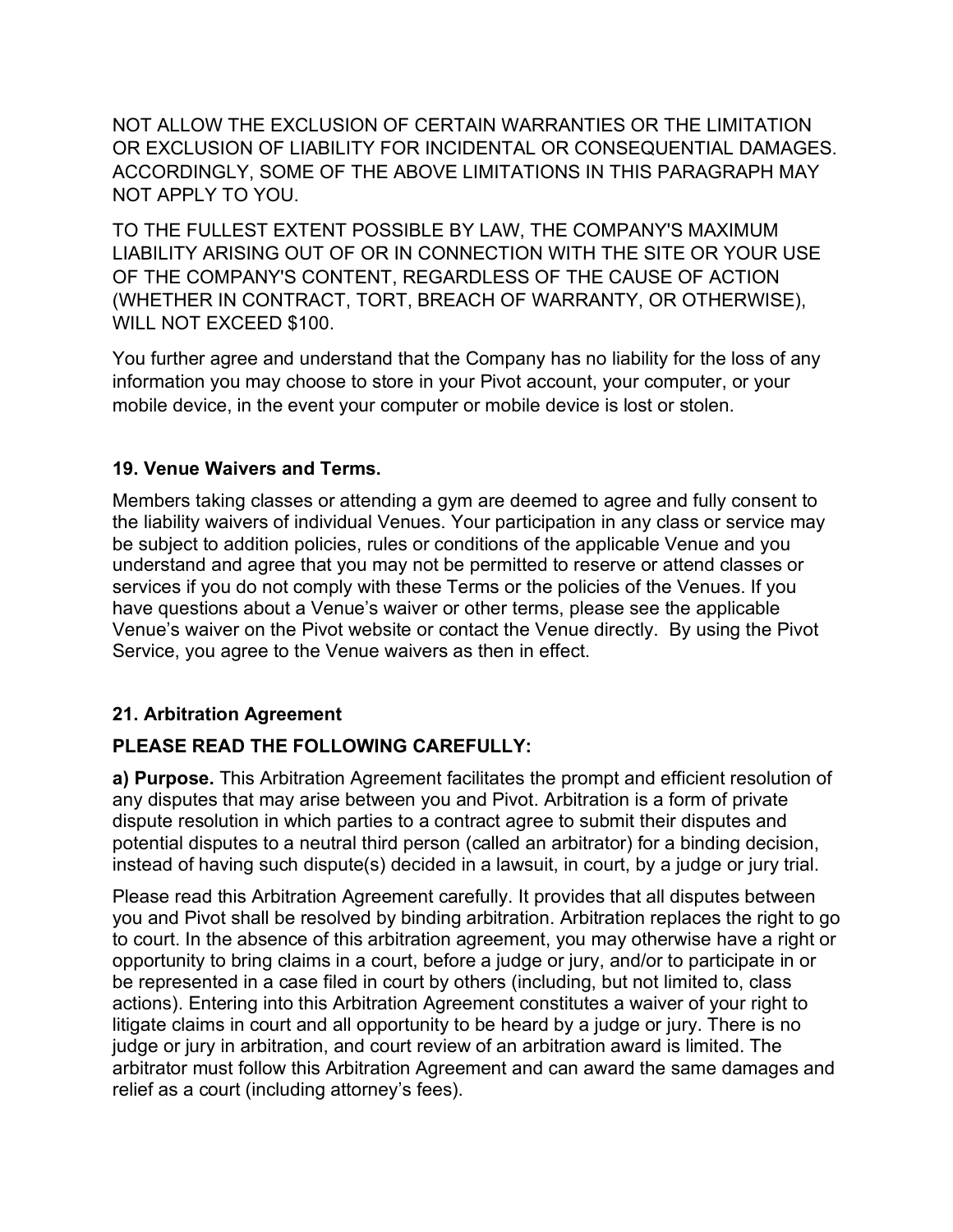For the purpose of this Arbitration Agreement, "Pivot" means Pivot and its parents, subsidiaries, and affiliated companies, and each of their respective officers, directors, employees, and agents. The term "Dispute" means any dispute, claim, or controversy between you and Pivot regarding any aspect of your relationship with Pivot, whether based in contract, statute, regulation, ordinance, tort (including, but not limited to, fraud, misrepresentation, fraudulent inducement, negligence, gross negligence or reckless behavior), or any other legal or equitable theory, and includes the validity, enforceability or scope of this Arbitration Agreement (with the exception of the enforceability of the Class Action Waiver clause below). "Dispute" is to be given the broadest possible meaning that will be enforced.

WE EACH AGREE THAT, EXCEPT AS PROVIDED BELOW, ANY AND ALL DISPUTES, AS DEFINED ABOVE, WHETHER PRESENTLY IN EXISTENCE OR BASED ON ACTS OR OMISSIONS IN THE PAST OR IN THE FUTURE, WILL BE RESOLVED EXCLUSIVELY AND FINALLY BY BINDING ARBITRATION RATHER THAN IN COURT IN ACCORDANCE WITH THIS ARBITRATION AGREEMENT.

**b) Pre-Arbitration Dispute Resolution.** Before initiating any Dispute, whether in court or arbitration, you must first give Pivot an opportunity to resolve the Dispute by mailing written notification to Pivot, c/o REX Law Group, PLLC, 100 2<sup>nd</sup> St., NW, Suite F, Charlottesville, VA 22902. That written notification must include (1) your name, (2) your address, (3) a written description of the Dispute, and (4) a description of the specific relief you seek. If Pivot does not resolve the Dispute to your satisfaction within 45 days after it receives your written notification, you may pursue your Dispute in arbitration.

**c) Arbitration Procedures.** If the Dispute is not resolved as provided above in the Pre-Arbitration Claim Resolution section, either you or Pivot may initiate arbitration proceedings. The American Arbitration Association ("AAA"), www.adr.org, or JAMS, www.jamsadr.com, will arbitrate all Disputes, and the arbitration will be conducted before a single arbitrator. The arbitration shall be commenced as an individual arbitration, and shall in no event be commenced as a class arbitration. All issues shall be for the arbitrator to decide, including the scope of this Arbitration Agreement. For arbitration before the AAA, for Disputes in which less than \$75,000 is at issue, the AAA's Supplementary Procedures for Consumer-Related Disputes will apply; for Disputes involving \$75,000 or more, the AAA's Commercial Arbitration Rules will apply. In either instance, the AAA's Optional Rules For Emergency Measures Of Protection shall apply. The AAA rules are available at www.adr.org or by calling 1-800-778-7879. For arbitration before JAMS, the JAMS Comprehensive Arbitration Rules & Procedures and the JAMS Recommended Arbitration Discovery Protocols For Domestic, Commercial Cases will apply. The JAMS rules are available at www.jamsadr.com or by calling 1-800-352-5267. In the event that this Arbitration Agreement conflicts with the applicable arbitration rules, this Arbitration Agreement shall govern. Under no circumstances will class action procedures or rules apply to the arbitration. Because your contract with Pivot, the Terms of Use, and this this Arbitration Agreement concern interstate commerce, the Federal Arbitration Act ("FAA") governs the arbitrability of all Disputes. However, the arbitrator will apply applicable substantive law consistent with the FAA and the applicable statute of limitations or condition precedent to suit.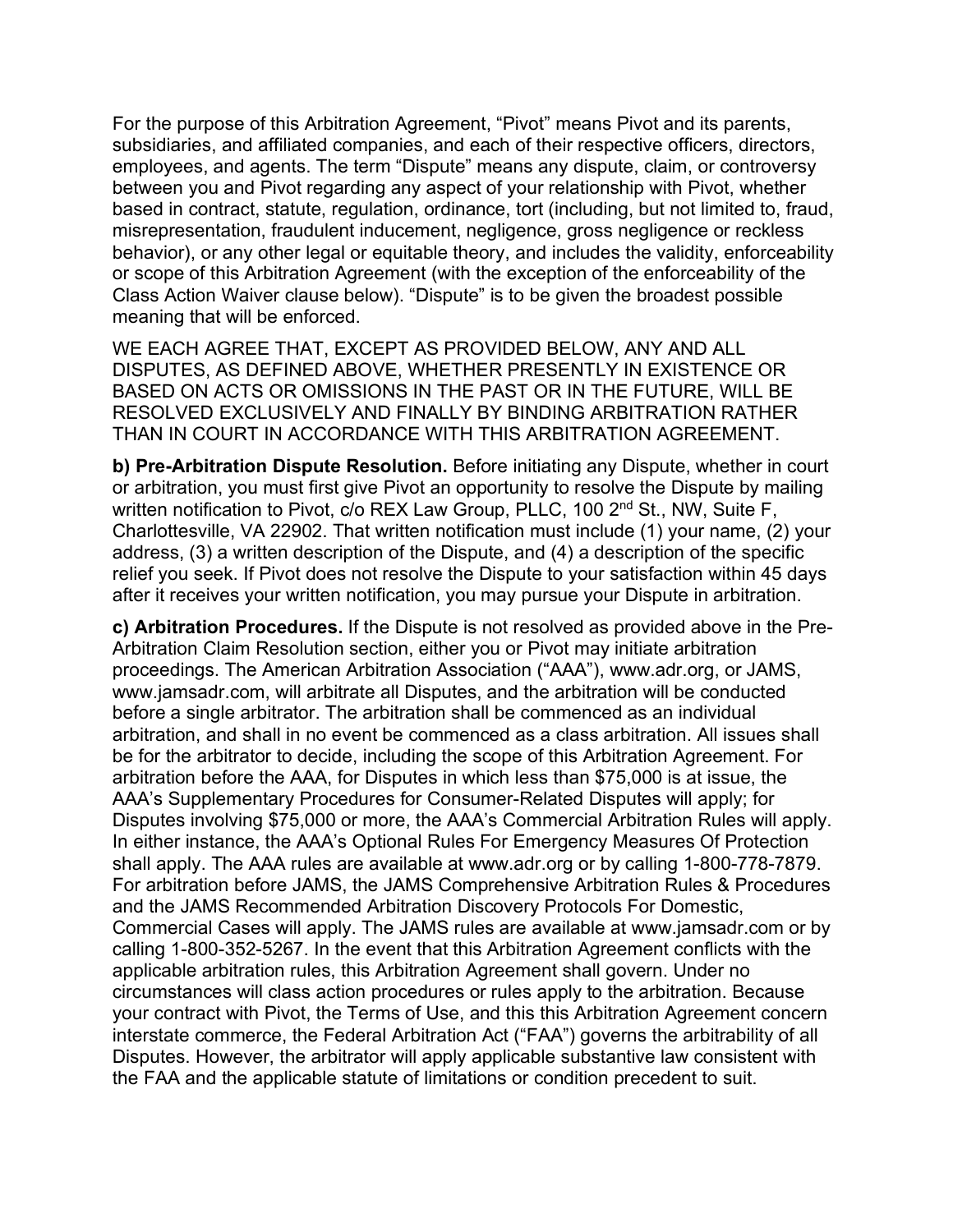**d) Arbitration Award.** The arbitrator may award on an individual basis any relief that would be available pursuant to applicable law, and will not have the power to award relief to, against or for the benefit of any person who is not a party to the proceeding. The arbitrator shall make any award in writing but need not provide a statement of reasons unless requested by a party. Such award by the arbitrator will be final and binding on the parties, except for any right of appeal provided by applicable federal law, including but not limited to the Federal Arbitration Act ("the FAA"), and may be entered in any court having jurisdiction over the parties for purposes of enforcement.

**e) Location of Arbitration.** Arbitration shall take place in Charlottesville, VA, but it may proceed by telephone if you so choose.

**f) Payment of Arbitration Fees and Costs.** Pivot will pay all arbitration filing fees and arbitrator's costs and expenses upon your written request given prior to the commencement of the arbitration. You are responsible for all additional fees and costs that you incur in the arbitration, including, but not limited to, attorneys or expert witnesses. Fees and costs may be awarded as provided pursuant to applicable law.

**g) Class Action Waiver.** Any Disputes arising out of or relating to any purchase you make on or through the Service, any information you provide via the Service, these Terms (including the formation, performance, or alleged breach), and your use of the Service shall be submitted individually by you and will not be subject to any class action or representative status. The arbitrator may not consolidate more than one person's claims, and may not otherwise preside over any form of a class or representative proceeding or claims (such as a class action, representative action, consolidated action or private attorney general action). Neither you, nor any other Member of Pivot and/or user of Services, can be a class representative, class member, or otherwise participate in a class, representative, consolidated or private attorney general proceeding with respect to the matters set forth in the first sentence of this paragraph. You agree that this Class Action Waiver is material and essential to the arbitration of any dispute between you and Pivot and is nonseverable from the Arbitration Agreement. If any portion of this Class Action Waiver is limited, voided, or cannot be enforced, then the Arbitration Agreement shall be null and void. You understand that by agreeing to this Class Action Waiver, you may only pursue Dispute against Pivot in an individual capacity and not as a plaintiff or class member in any purported class action or representative proceeding.

**h) Limitation of Procedural Rights.** You understand and agree that, by entering into this Arbitration Agreement, you and Pivot are each agreeing to arbitration instead of the right to a trial before a judge or jury in a public court. In the absence of this Arbitration Agreement, you and Pivot might otherwise have a right or opportunity to bring Disputes in a court, before a judge or jury, and/or to participate or be represented in a case filed in court by others (including class actions). By using the Pivot Service and products and services, you are entering into this Arbitration Agreement, and you give up those procedural rights. Other rights that you would have if you went to court, such as the right to appeal and to certain types of discovery, may be more limited in arbitration. The right to appellate review of an arbitrator's decision is much more limited than in court, and in general an arbitrator's decision may not be appealed for errors of fact or law.